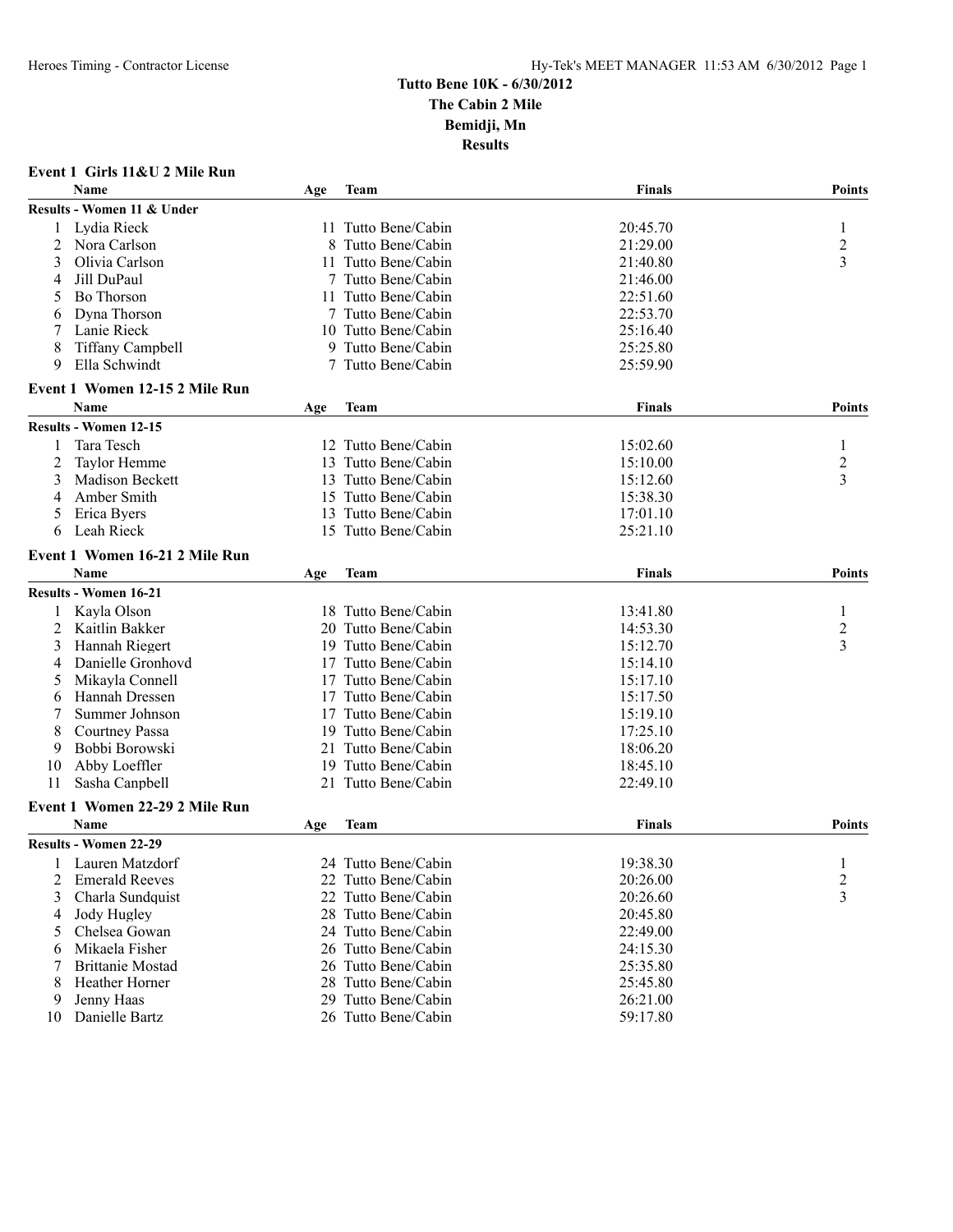|   | Event 1 Women 30-39 2 Mile Run |     |                     |               |                         |
|---|--------------------------------|-----|---------------------|---------------|-------------------------|
|   | <b>Name</b>                    | Age | Team                | Finals        | <b>Points</b>           |
|   | <b>Results - Women 30-39</b>   |     |                     |               |                         |
| 1 | Kate Mischke                   |     | 33 Tutto Bene/Cabin | 19:21.40      | 1                       |
| 2 | Kelly Karger                   |     | 38 Tutto Bene/Cabin | 20:53.00      | $\overline{c}$          |
| 3 | Karin Harrison                 |     | 37 Tutto Bene/Cabin | 23:01.00      | 3                       |
| 4 | Carrie Lewis-Kemper            |     | 35 Tutto Bene/Cabin | 46:54.90      |                         |
|   | Event 1 Women 40-49 2 Mile Run |     |                     |               |                         |
|   | <b>Name</b>                    | Age | Team                | <b>Finals</b> | <b>Points</b>           |
|   | <b>Results - Women 40-49</b>   |     |                     |               |                         |
| 1 | <b>Katy Gross</b>              |     | 42 Tutto Bene/Cabin | 16:19.40      | 1                       |
| 2 | Amy Thorson                    | 47  | Tutto Bene/Cabin    | 16:48.40      | $\overline{c}$          |
| 3 | Lori Jean Engle                |     | 40 Tutto Bene/Cabin | 17:21.30      | 3                       |
| 4 | Karen Sherf                    |     | 49 Tutto Bene/Cabin | 19:06.90      |                         |
| 5 | Stephanie DuPaul               |     | 42 Tutto Bene/Cabin | 21:47.60      |                         |
| 6 | Mishel Carlson                 |     | 43 Tutto Bene/Cabin | 21:56.20      |                         |
| 7 | Kristi Olson                   |     | 48 Tutto Bene/Cabin | 25:30.30      |                         |
| 8 | <b>Annette Drewes</b>          |     | 48 Tutto Bene/Cabin | 25:41.00      |                         |
|   | Event 1 Women 50-59 2 Mile Run |     |                     |               |                         |
|   | <b>Name</b>                    | Age | Team                | <b>Finals</b> | <b>Points</b>           |
|   | <b>Results - Women 50-59</b>   |     |                     |               |                         |
|   | Susan Tesch                    |     | 51 Tutto Bene/Cabin | 19:35.90      | 1                       |
| 2 | Mary Walter                    |     | 58 Tutto Bene/Cabin | 20:25.30      | $\overline{c}$          |
| 3 | Marla Field                    |     | 58 Tutto Bene/Cabin | 20:34.30      | 3                       |
| 4 | Glorie Balfanz                 | 53  | Tutto Bene/Cabin    | 22:31.50      |                         |
| 5 | Cindi Wisehart                 |     | 56 Tutto Bene/Cabin | 24:15.30      |                         |
| 6 | Jody Schuster                  |     | 54 Tutto Bene/Cabin | 25:44.80      |                         |
| 7 | Dom Bernhardt                  |     | 59 Tutto Bene/Cabin | 25:58.50      |                         |
|   | Event 1 Women 60-69 2 Mile Run |     |                     |               |                         |
|   | <b>Name</b>                    | Age | Team                | <b>Finals</b> | <b>Points</b>           |
|   | <b>Results - Women 60-69</b>   |     |                     |               |                         |
| 1 | Judy Sheridan                  |     | 67 Tutto Bene/Cabin | 20:05.90      | 1                       |
|   | 2 Kathy Burger                 |     | 68 Tutto Bene/Cabin | 23:10.60      | $\overline{c}$          |
| 3 | Bernie Schwindt                |     | 64 Tutto Bene/Cabin | 38:55.80      | 3                       |
|   | Event 1 Boys 11&U 2 Mile Run   |     |                     |               |                         |
|   | <b>Name</b>                    | Age | Team                | <b>Finals</b> | <b>Points</b>           |
|   | Results - Men 11 & Under       |     |                     |               |                         |
|   | 1 Griffen Roder                |     | 11 Tutto Bene/Cabin | 15:30.50      | 1                       |
| 2 | Will Schwindt                  |     | 11 Tutto Bene/Cabin | 16:03.90      | $\overline{\mathbf{c}}$ |
| 3 | Garret Schwindt                |     | 9 Tutto Bene/Cabin  | 16:04.70      | 3                       |
| 4 | Ryan Pfleger                   |     | 10 Tutto Bene/Cabin | 16:08.00      |                         |
| 5 | Connor Hemme                   |     | 11 Tutto Bene/Cabin | 19:56.50      |                         |
| 6 | Zachary Larson                 |     | 10 Tutto Bene/Cabin | 21:09.70      |                         |
| 7 | Dane DuPaul                    | 11  | Tutto Bene/Cabin    | 21:38.10      |                         |
| 8 | Vinny Tesch                    |     | 10 Tutto Bene/Cabin | 22:12.80      |                         |
| 9 | Tucker Iverson                 |     | 7 Tutto Bene/Cabin  | 46:05.40      |                         |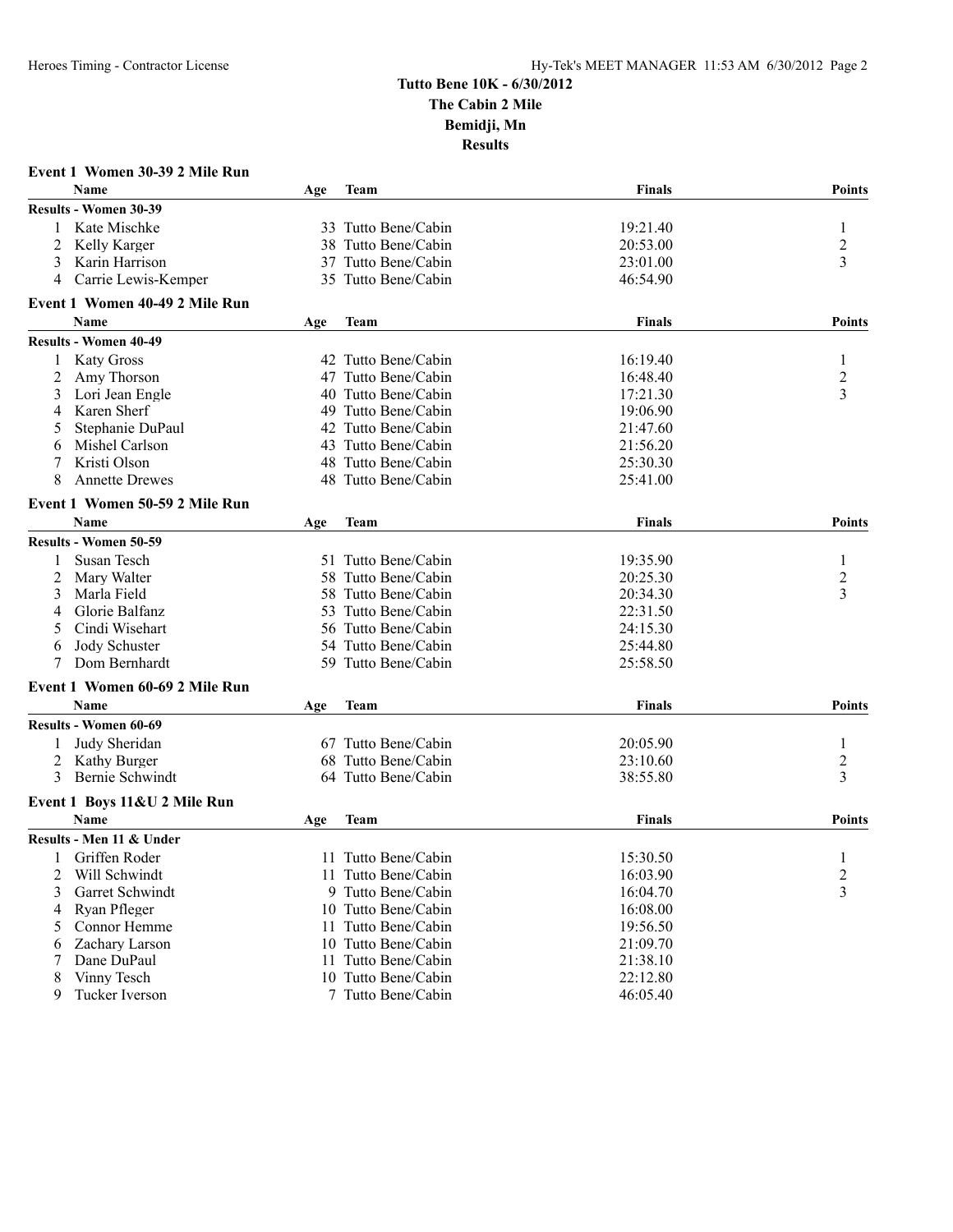|                | Event 1 Men 12-15 2 Mile Run |     |                     |               |                |
|----------------|------------------------------|-----|---------------------|---------------|----------------|
|                | <b>Name</b>                  | Age | <b>Team</b>         | <b>Finals</b> | Points         |
|                | Results - Men 12-15          |     |                     |               |                |
| 1              | <b>Billy Freyholtz</b>       |     | 15 Tutto Bene/Cabin | 11:25.90      | 1              |
| 2              | Caleb Appleton               | 14  | Tutto Bene/Cabin    | 11:41.30      | 2              |
| 3              | Sam Harmon                   |     | 14 Tutto Bene/Cabin | 15:51.30      | 3              |
| 4              | <b>Tobey Haluptzok</b>       |     | 14 Tutto Bene/Cabin | 17:21.60      |                |
| 5              | <b>Grant Engle</b>           |     | 12 Tutto Bene/Cabin | 19:25.80      |                |
|                | Event 1 Men 16-21 2 Mile Run |     |                     |               |                |
|                | Name                         | Age | <b>Team</b>         | <b>Finals</b> | <b>Points</b>  |
|                | Results - Men 16-21          |     |                     |               |                |
| 1              | Tom Revering                 |     | 16 Tutto Bene/Cabin | 12:10.30      | 1              |
| $\overline{2}$ | Ryan Williams                |     | 20 Tutto Bene/Cabin | 12:51.90      | $\overline{c}$ |
| 3              | Michael Witschen             |     | 17 Tutto Bene/Cabin | 13:47.30      | 3              |
| 4              | Jack Danielson               |     | 16 Tutto Bene/Cabin | 15:05.80      |                |
| 5              | Hjalmar Carlson              |     | 16 Tutto Bene/Cabin | 15:17.20      |                |
| 6              | Nick Maggert                 |     | 19 Tutto Bene/Cabin | 16:07.50      |                |
| 7              | Joe Danielson                |     | 21 Tutto Bene/Cabin | 16:12.70      |                |
| 8              | Mike Rees                    |     | 20 Tutto Bene/Cabin | 21:11.30      |                |
|                | Event 1 Men 22-29 2 Mile Run |     |                     |               |                |
|                | <b>Name</b>                  | Age | Team                | <b>Finals</b> | Points         |
|                | Results - Men 22-29          |     |                     |               |                |
| 1              | Erik Williams                |     | 22 Tutto Bene/Cabin | 12:39.30      | 1              |
| $\overline{2}$ | Tom Fietzek                  |     | 23 Tutto Bene/Cabin | 14:59.10      | 2              |
| 3              | Ben Eckstein                 |     | 24 Tutto Bene/Cabin | 15:00.70      | 3              |
| 4              | Nick Campbell                |     | 28 Tutto Bene/Cabin | 15:10.80      |                |
| 5              | Nick Quinn                   |     | 23 Tutto Bene/Cabin | 16:46.20      |                |
| 6              | Donald Rees                  |     | 24 Tutto Bene/Cabin | 21:11.40      |                |
| 7              | Jon Demars                   |     | 29 Tutto Bene/Cabin | 25:21.10      |                |
| 8              | <b>Jeff Mostad</b>           |     | 28 Tutto Bene/Cabin | 25:35.90      |                |
| 9              | Josh Horner                  |     | 28 Tutto Bene/Cabin | 25:45.90      |                |
| 10             | Jalce Bartz                  |     | 27 Tutto Bene/Cabin | 59:17.60      |                |
|                | Event 1 Men 30-39 2 Mile Run |     |                     |               |                |
|                | Name                         | Age | Team                | <b>Finals</b> | <b>Points</b>  |
|                | Results - Men 30-39          |     |                     |               |                |
|                | 1 Patrick Ouinn              |     | 32 Tutto Bene/Cabin | 11:50.90      |                |
| 2              | <b>Brian Field</b>           |     | 30 Tutto Bene/Cabin | 16:38.00      |                |
|                | Event 1 Men 40-49 2 Mile Run |     |                     |               |                |
|                | Name                         | Age | <b>Team</b>         | <b>Finals</b> | <b>Points</b>  |
|                | <b>Results - Men 40-49</b>   |     |                     |               |                |
| 1              | Mitchel Schwindt             |     | 41 Tutto Bene/Cabin | 15:34.20      | 1              |
| $\overline{c}$ | Dean Engle                   |     | 43 Tutto Bene/Cabin | 20:14.90      | 2              |
| 3              | Mark Carlson                 |     | 43 Tutto Bene/Cabin | 21:29.40      | 3              |
| 4              | Robert Iverson               |     | 47 Tutto Bene/Cabin | 46:55.40      |                |